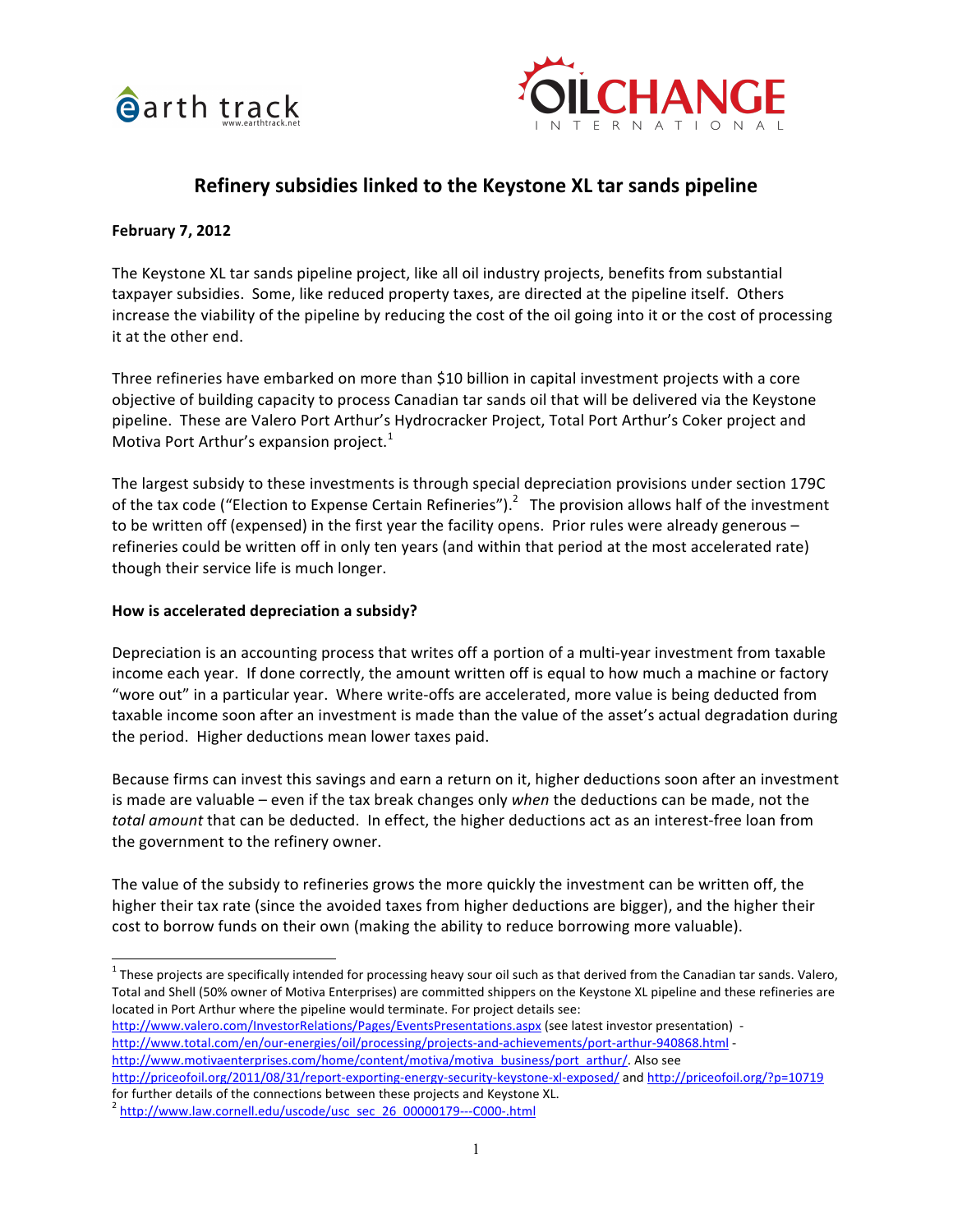## Subsidy value of section 179C expensing to Keystone-linked refinery investments

- **55% write-off in year 1.** Section 179C enables refineries to write off 55% of the total investment from taxable income in the year the facility opens (50% expensing, plus the first year of depreciation of the remaining expenditure). By the end of year three, more than 70% will have been deducted. In comparison, depreciating the asset over even lower-bound estimates for the actual life of the asset (20 years for example) would result in a much lower 12.5% of the investment written off by year three.
- **Subsidy value of \$1.0 to \$1.8 billion**. The rapid write-off turns out to be quite a valuable subsidy to the refineries: \$1 to \$1.8 billion on a net present value basis.<sup>3</sup> The low-end of the range uses a lower bound cost of capital and a shorter assumed asset life.
- **Subsidies as an investment source.** Another way to look at the value of the subsidy is to compare the net present value of the rapid deduction to the cost of the investment itself. Our calculations indicate that this one tax break alone is equal to between 10 and 17 percent of the total project cost.

Subsidy amounts per project are shown below in Table 1.

### **Overview of calculation methods**

To estimate the value of the section 179C subsidy, we obtained estimates for the cost of the new projects from the trade press and company publications. We then calculated the avoided taxes from depreciating them under section 179C rules versus the estimated 20 to 30 year service life of the investments. Calculating the subsidy value also depends on the tax rate and the firm's borrowing cost. These issues are discussed in turn.

Useful life of new investments.) Based on the age of many US refineries, we expect that these new investments will last 30 years or longer. However, we include a shorter 20-year service life as well to form the lower-bound of our estimate. Existing IRS rules, allowing 10 year write-off of petroleum refinery assets (class 13.3), is itself a subsidy to capital in the sector though and was therefore not considered here.

*Tax rate and savings from higher deductions.* We looked at the marginal tax rate, or how much the firm pays in combined state and federal taxes on each extra dollar of income. The higher the marginal rate, the higher the tax savings from each dollar of taxable income reduced. The federal marginal rate for corporations is 35%. Our calculations assume a combined federal and Texas marginal rate of just under 36%. While Texas does not have a conventional corporate tax, the state's franchise tax acts similarly. We expect that the actual marginal rate for these firms is higher, and in recent years their taxes paid as a share of pretax net income has indeed been higher (in some cases above 40%). Thus, our assumptions are conservative.

<sup>-&</sup>lt;br>3  $3$  Section 179C and other accelerated depreciation subsidies work by generating higher-than-baseline deductions in the early years of an investment, but lower-then-baseline deductions in the latter years. While the nominal sum of these figures is zero (regardless of time, the total deduction is capped at the amount invested), the front-loading of the tax savings generates a large financial benefit on a net present value basis due to the time-value of money. For this reason, the refinery subsidies have been evaluated on a net present value basis.